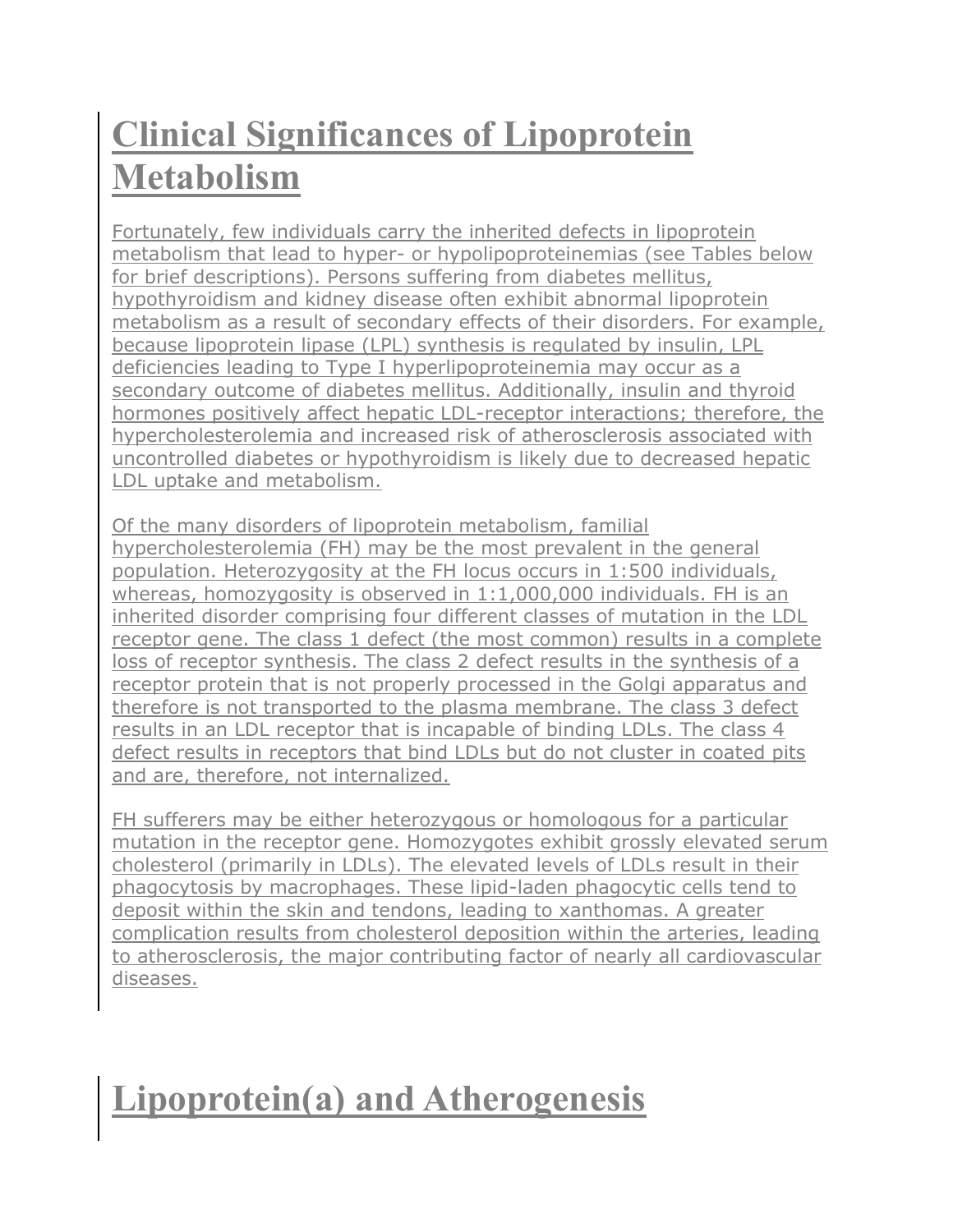Lipoprotein(a) [Lp(a)] was originally described as a new serum lipoprotein particle by Kare Berg in 1963. Lp(a) is composed of a common LDL nucleus linked to a molecule of apolipoprotein(a) [apo(a); encoded by the LPA gene] by disulfide bonds between a cysteine residue in a Kringle-IV (KIV) type 9 domain in apo(a) and a cysteine residue in apolipoprotein B-100 (apoB-100). When attached to apoB-100 the apo(a) protein surrounds the LDL molecule. Synthesis of Lp(a) occurs in the liver. The half-life of Lp(a) in the circulation is approximately 3–4 days. Although Lp(a) was described over 40 years ago its precise physiological function remains unclear. However, numerous epidemiological studies have demonstrated that elevated plasma levels of Lp(a) are a significant risk factor for the development of atherosclerotic disease.

The Kringle domains of apo(a) exhibit 75%-85% similarity to the KIV domains of [plasminogen.](http://themedicalbiochemistrypage.org/blood-coagulation.php#dissolve) The Kringle domain is a highly glycosylated domain found in numerous proteins and is so-called because the three dimensional structure resembles a looped Danish pastry. Each Kringle domain is composed of approximately 80 amino acid residues and the structure is stabilized by three internal disulfide bonds. There are 10 distinct sub-classes of KIV domain in apo(a) designated KIV1 through KIV10. The apo(a) KIV1 and KIV3 through KIV10 domains are present as single-copy domains. The KIV2 domain is present in a variable number of repeated copies (from 2-43) and constitutes the molecular basis for the highly variable size of Lp(a) in different individuals. Apo(a) also contains a Kringle V (KV) domain that resembles the catalytic domain of plasminogen. Indeed, the apo(a) gene located on chromosome 6q26 is a member of the plasminogen superfamily and given the similarities between apo(a) and plasminogen it has been hypothesized that apo(a) influences the processes of [hemostasis.](http://themedicalbiochemistrypage.org/blood-coagulation.php)

Apo(a) proteins exhibit a variability in size due to a polymorphism caused by a variable number of the KIV repeats. To date at least seven different isoforms of Lp(a) have been characterized based upon electrophoretic mobilities. These different isoforms are designated F, B, and S1 through S5. The different isoforms are grouped into low molecular weight (LMW) and high molecular weight (HMW) isoforms determined by the number of KIV repeats in the apo(a) protein found in the  $Lp(a)$ . The level of  $Lp(a)$  found in healthy individuals depends upon whether their plasma contains the LMW or HMW isoforms. Individuals with the LMW isoforms have high plasma Lp(a) concentration while those with the HMW isoforms have low concentrations.

When in the circulation Lp(a) particles can be affected by oxidative modification similar to that of the other plasma lipoprotein particles. Lp(a) and oxidized Lp(a) [oxLp(a)] particles interact with macrophages via scavenger receptor uptake leading to cholesterol accumulation and foam cell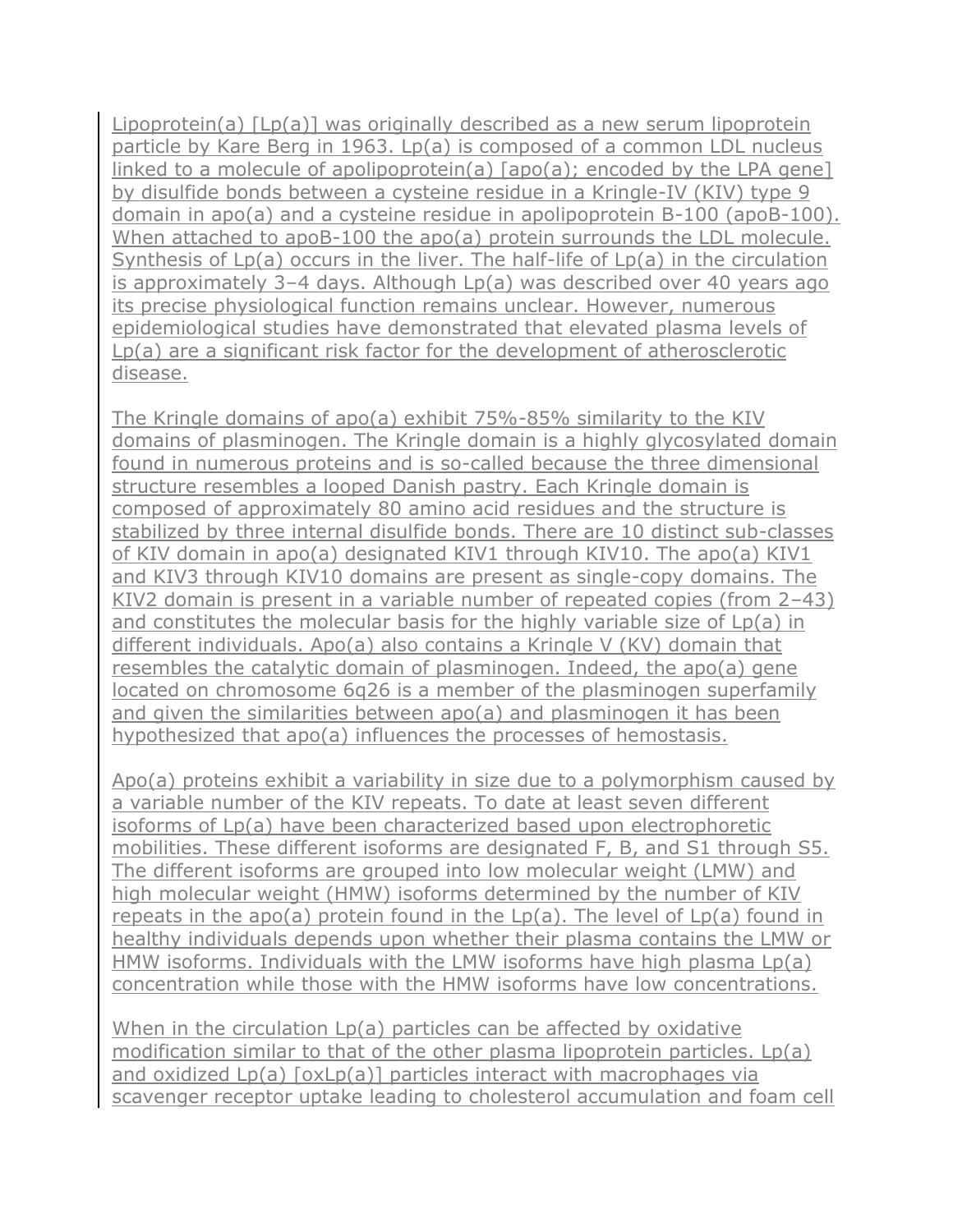formation. Indeed, oxLp(a) are phagocytosed more rapidly than other lipoprotein particles and therefore accumulate in the subendothelial space at high levels. This process can lead to progression of atherogenesis, thus accounting for the direct correlation between the plasma level of Lp(a) and coronary artery disease. In addition to oxidation of Lp(a) leading to increased foam cell production, glycation of the particle also may contribute to atherogenesis. In fact, there is a strong correlation in the level of glycated Lp(a) and the severity of hyperglycemia observed in poorly controlled type 2 diabetes.

Although the precise physiology of Lp(a) is poorly understood, as indicated above, there is a strong correlation between plasma concentration of Lp(a) and atherogenic events that lead to coronary artery disease. For a discussion of the processes of blood coagulation and the role of plasminogen visit the [Blood Coagulation page.](http://themedicalbiochemistrypage.org/blood-coagulation.php) Because of the high degree of similarity between apo(a) and plasminogen it is suggested that Lp(a) may contribute to the thrombotic aspects of ischemic heart disease. Lp(a) has been shown to competitively inhibit the binding of plasminogen to its receptor on endothelial cells as well as to its binding sites on fibrinogen and fibrin. This interference of plasminogen binding leads to reduced surface-dependent activation of plasminogen to plasmin. The normal function of plasmin is to degrade the fibrin clot that forms as a result of vessel injury. Therefore, high plasma concentrations of Lp(a) may represent a source of antifibrinolytic activity. Of significance to the potential for atherogenesis, the antifibrinolytic potential of Lp(a) particles is related to their size. The LMW isoforms of Lp(a) have been shown to have a higher fibrin-binding capacity than the HMW isoforms. Lp(a) also interferes with other aspects of the normal processes of coagulation in addition to its effects on plasminogen function. Lp(a) stimulates the production of plasminogen activator inhibitor-1 (PAI-1) leading to a reduced ability of t-PA to activate the process of clot dissolution. Increased production of PAI-1 also leads to enhanced proinflammatory events via activation of monocyte adhesion to the vessel wall. Lp(a) has also been shown to modulate platelet activation interfering with the interaction of platelets with exposed collagen fibers in the injured vessel wall. In addition to the role of Lp(a) in inhibiting plasminogen binding, Lp(a) has been shown to inhibit the release of tissue plasminogen activator (t-PA) from endothelial cells. With reduced release of the enzyme (t-PA) that converts plasminogen to plasmin and interference with plasminogen binding to fibrin clots Lp(a) can exert a significant negative effect on the ability to dissolve blood clots.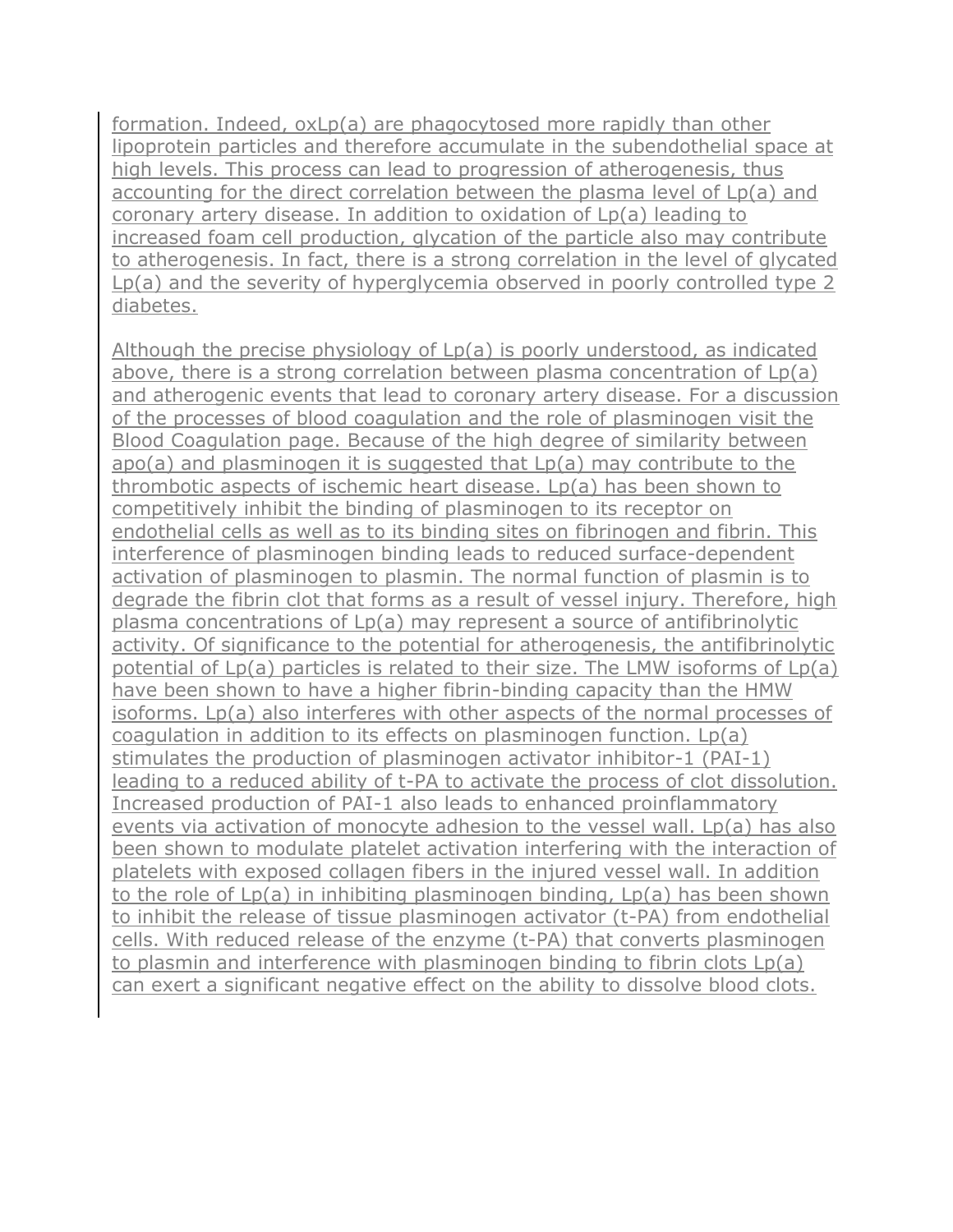

**FIGURE 4.** Role of Lp(a) in promotion of atherogenesis. Lp(a) represents a circulating abnormal variant of LDL. The formation of  $Lp(a)$  occurs when apolipoprotein a [apo(a)] forms a disulfide bonded complex with the apoB-100 component of LDL. The apo(a) component of Lp(a) particles promotes the process of atherogenesis, in part, due to its ability to interfere with the normal events of hemostasis. This interference results from  $apo(a)$  binding to plasminogen binding sites preventing plaminogen and t-PA from interacting. If t-PA cannot cleave plasminogen to plasmin then fibrin clots cannot be dissolved. Lp(a) also interferes with plamin binding sites on the fibrin clot which also inteferes with the process of clot dissolution all of which leads to enhanced atherogenesis. The green arrows indicated enhanced activity such as the ability of Lp(a) to increase the production and activity of PAI-1. Red T-lines represent inhibitory processes.

In addition to the interactions with plasminogen, leading to enhanced atherogenesis, Lp(a) has been shown to stimulate smooth muscle cell (SMC) growth. This effect of Lp(a) is exerted via an inactivation of transforming growth factor-β (TGF-β). Activated TGF-β inhibits the proliferation and migration of SMC, thus the inhibition of this regulatory effect of TGF-β leads to accelerated blood vessel stenosis with concomitant enhancement of the atherogenic process. oxLp(a) has also been shown to inhibit nitric oxidedependent vasodilation which will tend to exacerbate the atherogenic process in hypertensive patients.

Lp(a) also interferes with other aspects of the normal processes of coagulation in addition to its effects on plasminogen function. Lp(a) stimulates the production of plasminogen activator inhibitor-1 (PAI-1)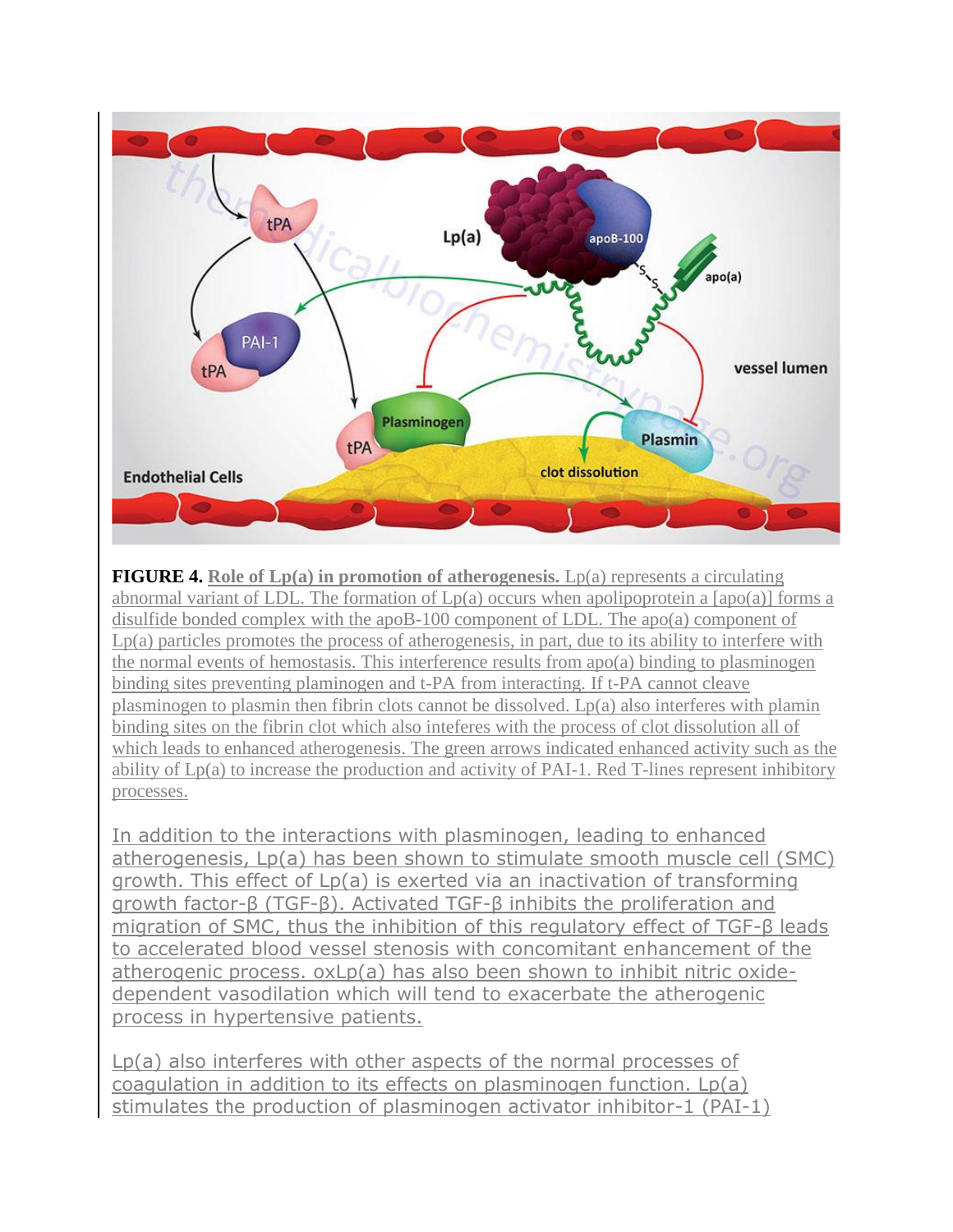leading to a reduced ability of t-PA to activate the process of clot dissolution. Increased production of PAI-1 also leads to enhanced proinflammatory events via activation of monocyte adhesion to the vessel wall. Lp(a) has also been shown to modulate platelet activation by interfering with the interaction of platelets with exposed collagen fibers in the injured vessel wall. All of the observed effects of Lp(a) on hemostasis result in the persistence of clots which is a significant contributor to atherogenesis and increases the potential for abnormal thrombotic episodes.

### **Hyperlipoproteinemias**

| <b>Disorder</b>                                                                                                                  | Defect                                                                                                                                                             | Comments                                                                                                                                                       |
|----------------------------------------------------------------------------------------------------------------------------------|--------------------------------------------------------------------------------------------------------------------------------------------------------------------|----------------------------------------------------------------------------------------------------------------------------------------------------------------|
| Type I<br>(familial LPL deficiency, familial<br>hyperchylomicronemia)                                                            | (a) deficiency of LPL;<br>(b) production of abnormal<br>LPL;<br>(c) apoC-II deficiency                                                                             | slow chylomicron clearance,<br>reduced LDL and HDL levels;<br>treated by low fat/complex<br>carbohydrate diet; no increased<br>risk of coronary artery disease |
| Familial hypercholesterolemia,<br>FH.<br>Type IIA hyperlipoproteinemia                                                           | 5 classes of LDL receptor<br>defect                                                                                                                                | reduced LDL clearance leads to<br>hypercholesterolemia, resulting in<br>atherosclerosis and coronary artery<br>disease                                         |
| Type III<br>(familial dysbetalipoproteinemia,<br>remnant removal disease, broad<br>beta disease, apolipoprotein E<br>deficiency) | hepatic remnant clearance<br>impaired due to apoE<br>abnormality; patients only<br>express the $apoE_2$ isoform<br>that interacts poorly with<br>the apoE receptor | causes xanthomas,<br>hypercholesterolemia and<br>atherosclerosis in peripheral and<br>coronary arteries due to elevated<br>levels of chylomicrons and VLDLs    |
| Type IV<br>(familial hypertriglycerideemia)                                                                                      | elevated production of<br><b>VLDL</b> associated with<br>glucose intolerance and                                                                                   | frequently associated with type-II<br>non-insulin dependent diabetes<br>mellitus, obesity, alcoholism or                                                       |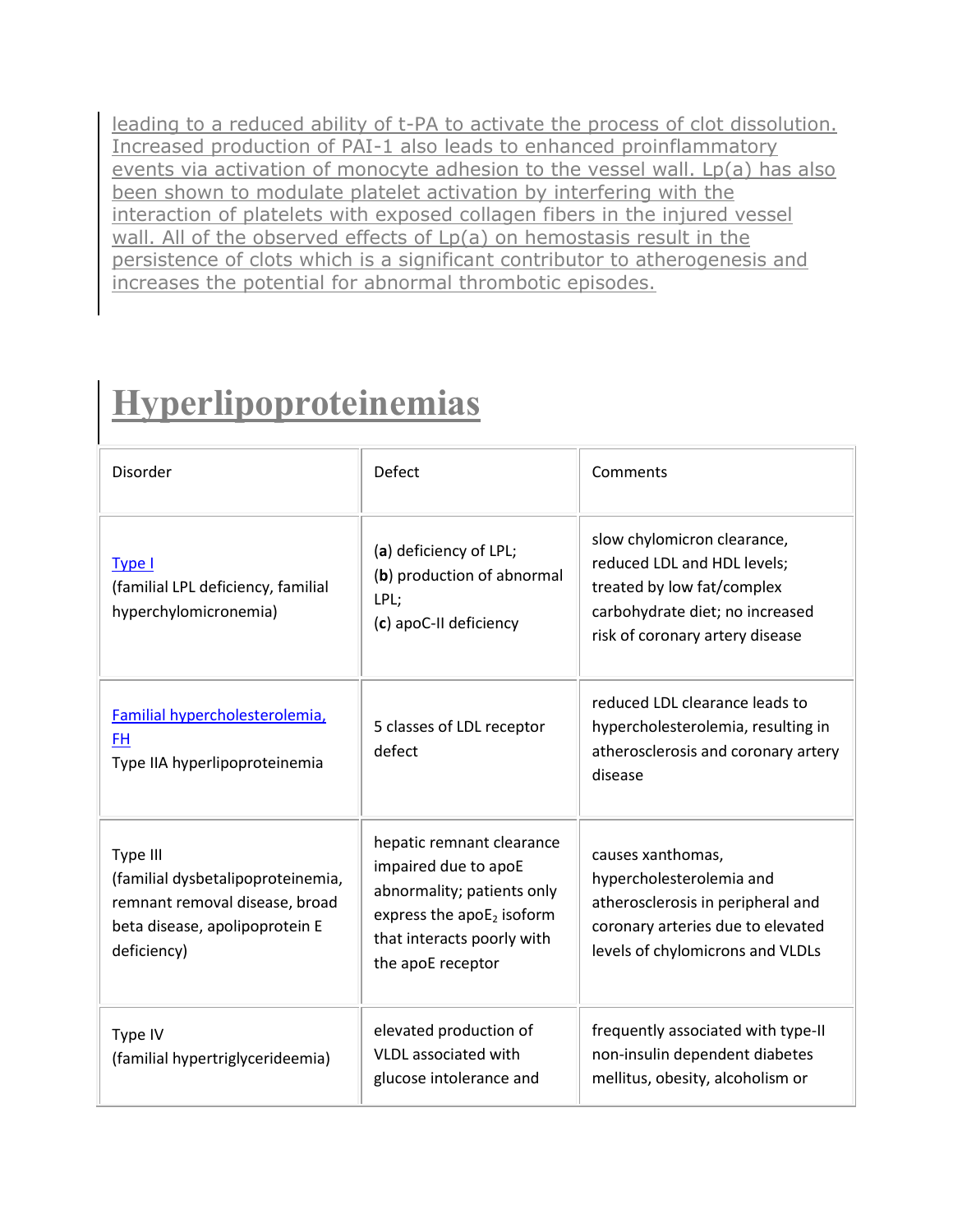|                                                                       | hyperinsulinemia                                                                                                                                            | administration of progestational<br>hormones; elevated cholesterol as<br>a result of increased VLDLs                                                                                                       |
|-----------------------------------------------------------------------|-------------------------------------------------------------------------------------------------------------------------------------------------------------|------------------------------------------------------------------------------------------------------------------------------------------------------------------------------------------------------------|
| Type V familial                                                       | elevated chylomicrons and<br>VLDLs due to unknown<br>cause                                                                                                  | hypertriglycerideemia and<br>hypercholesterolemia with<br>decreased LDLs and HDLs                                                                                                                          |
| Familial<br>hyperalphalipoproteinemia<br>Type II hyperlipoproteinemia | increased level of HDLs                                                                                                                                     | a rare condition that is beneficial<br>for health and longevity                                                                                                                                            |
| Type II<br>Familial<br>hyperbetalipoproteinemia                       | increased LDL production<br>and delayed clearance of<br>triglycerides and fatty<br>acids                                                                    | strongly associated with increased<br>risk of coronary artery disease                                                                                                                                      |
| Familial ligand-defective apoB                                        | 2 different mutations: Gln<br>for Arg (amino acid 3500)<br>or Cys for Arg (amino acid<br>3531); both lead to<br>reduced affinity of LDL for<br>LDL receptor | dramatic increase in LDL levels; no<br>affect on HDL, VLDL or plasma<br>triglyceride levels; significant cause<br>of hypercholesterolemia and<br>premature coronary artery disease                         |
| Familial LCAT deficiency<br>Norum disease<br>Fish-eye disease         | absence of LCAT leads to<br>inability of HDLs to take up<br>cholesterol<br>(reverse cholesterol<br>transport)                                               | decreased levels of plasma<br>cholesteryl esters and lysolecithin;<br>abnormal LDLs (Lp-X) and VLDLs;<br>diffuse corneal opacities, target cell<br>hemolytic anemia, and proteinuria<br>with renal failure |
| Wolman disease<br>(cholesteryl ester storage<br>disease)              | defect in lysosomal<br>cholesteryl ester<br>hydrolase; affects<br>metabolism of LDLs                                                                        | reduced LDL clearance leads to<br>hypercholesterolemia, resulting in<br>atherosclerosis and coronary artery<br>disease                                                                                     |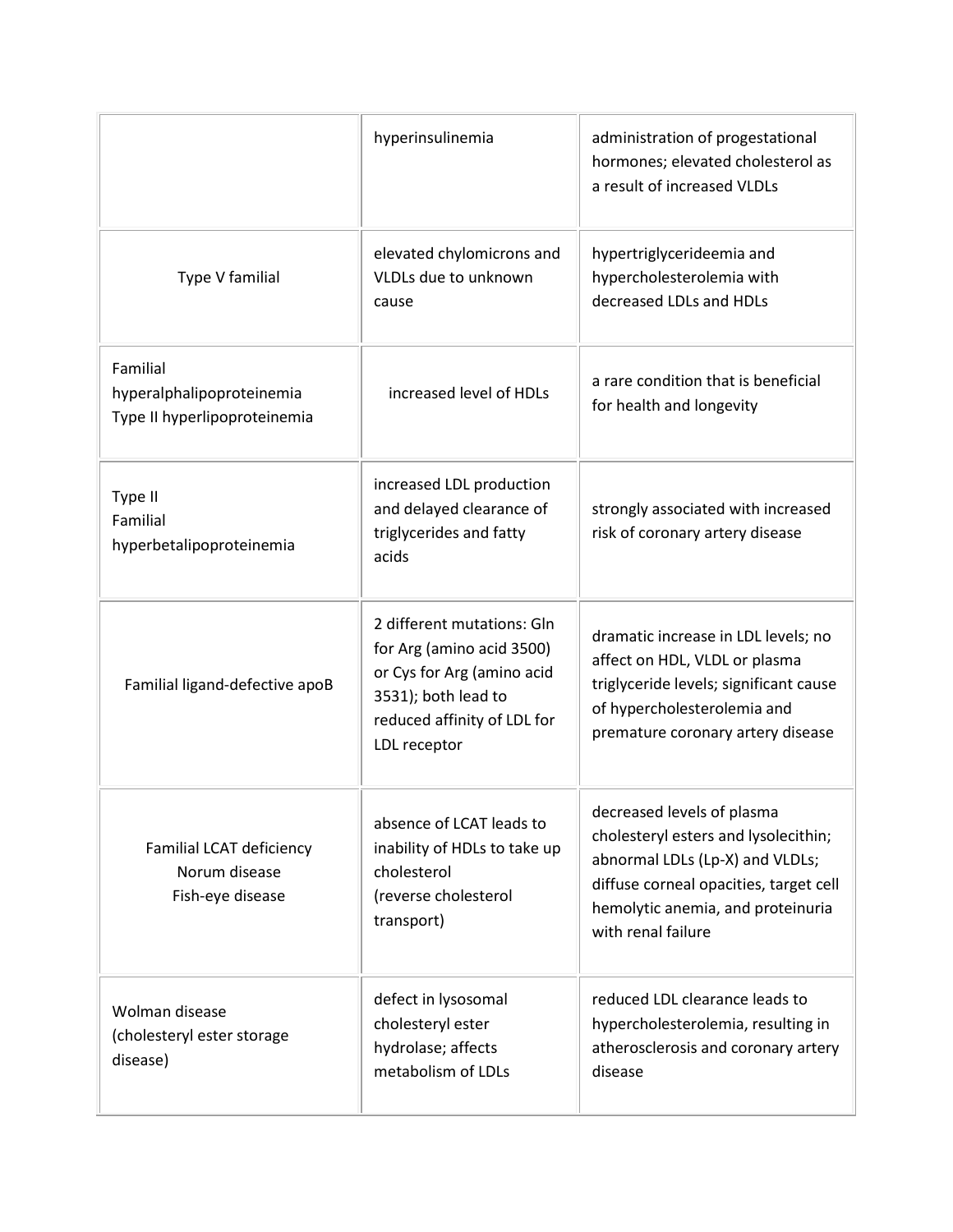| heparin-releasable hepatic<br>triglyceride lipase deficiency | deficiency of the lipase<br>leads to accumulation of<br>triglyceride-rich HDLs and<br><b>VLDL remnants (IDLs)</b> | causes xanthomas and coronary<br>artery disease |
|--------------------------------------------------------------|-------------------------------------------------------------------------------------------------------------------|-------------------------------------------------|
|--------------------------------------------------------------|-------------------------------------------------------------------------------------------------------------------|-------------------------------------------------|

## **Hypolipoproteinemias**

| <b>Disorder</b>                                                         | <b>Defect</b>                                                                                                                          | Comments                                                                                                                                                             |
|-------------------------------------------------------------------------|----------------------------------------------------------------------------------------------------------------------------------------|----------------------------------------------------------------------------------------------------------------------------------------------------------------------|
| Abetalipoproteinemia<br>(acanthocytosis, Bassen-<br>Kornzweig syndrome) | no chylomicrons, VLDLs or<br>LDLs due to defect in apoB<br>expression                                                                  | rare defect; intestine and liver<br>accumulate, malabsorption of fat,<br>retinitis pigmentosa, ataxic<br>neuropathic disease, erythrocytes<br>have thorny appearance |
| Familial<br>hypobetalipoproteinemia                                     | at least 20 different apoB<br>gene mutations identified,<br>LDL concentrations 10-20%<br>of normal, VLDL slightly<br>lower, HDL normal | mild or no pathological changes                                                                                                                                      |
| <b>Tangier disease</b>                                                  | reduced HDL concentrations,<br>no effect on chylomicron or<br><b>VLDL</b> production                                                   | tendency to hypertriglycerideemia;<br>some elevation in VLDLs; hypertrophic<br>tonsils with orange appearance                                                        |

### **Pharmacologic Intervention**

Drug treatment to lower plasma lipoproteins and/or cholesterol is primarily aimed at reducing the risk of atherosclerosis and subsequent coronary artery disease that exists in patients with elevated circulating lipids. Drug therapy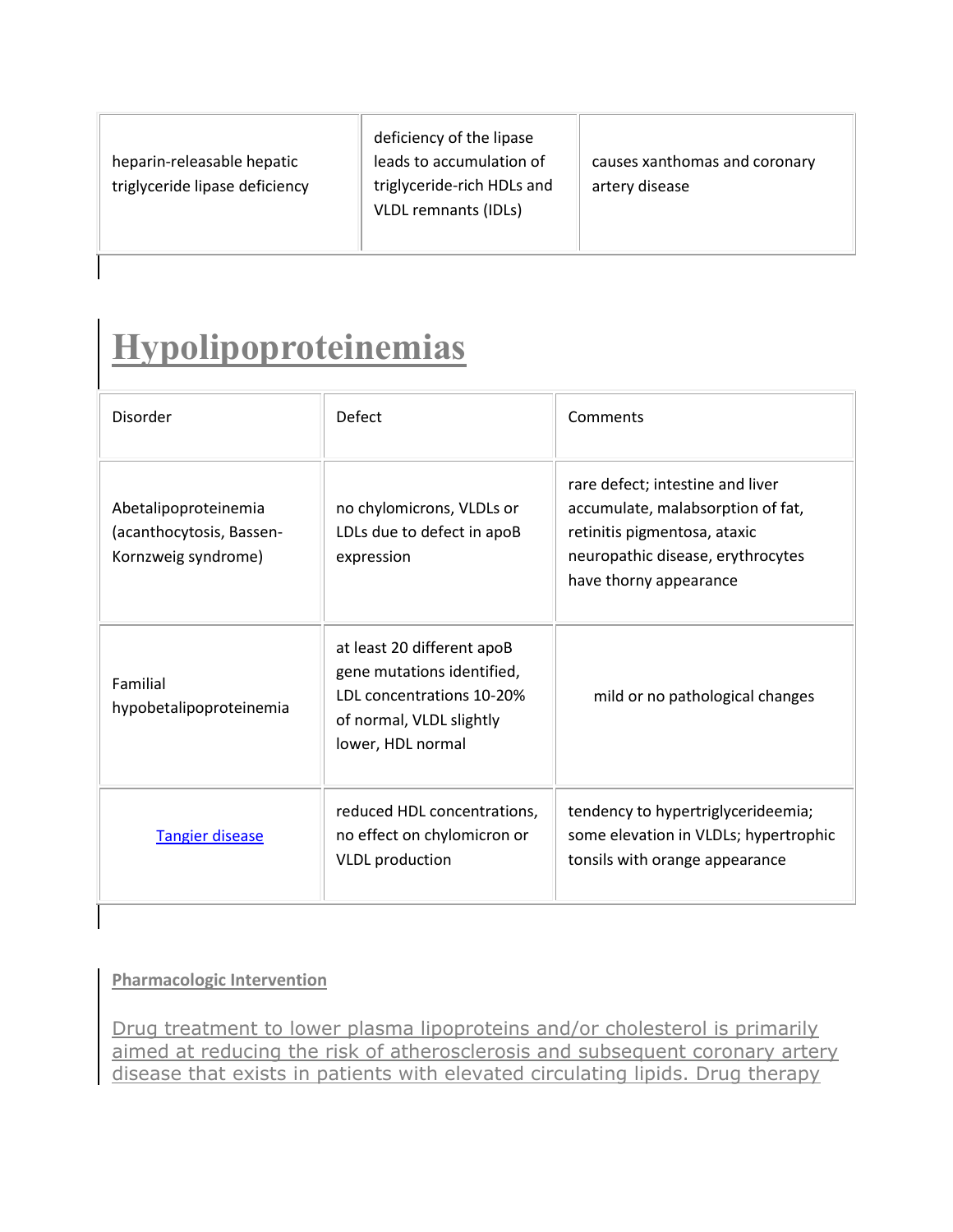usually is considered as an option only if non-pharmacologic interventions (altered diet and exercise) have failed to lower plasma lipids.

**Alirocumab (Praluent®), Evolcumab (Repatha®):** These drugs are the newest type of anti-hypercholesterolemia drugs recently approved by the FDA for use in the US. Both drugs are injectible antibodies that block the function of proprotein convertase subtilisin/kexin type 9, PCSK9. PCSK9 is serine protease of the subtilisin-like proprotein convertase 2 family. A major function of PCSK9 is the endosomal degradation of the LDL receptor (LDLR), thereby reducing the recyling of the LDLR to the plasma membrane. This effect of PCSK9 leads to a reduced ability of the liver to remove IDL and LDL from the blood contributing to the potential for hypercholesterolemia. The potential for the pharmaceutical benefits of the interference in the activity PCSK9 was recognized by a confluence of several studies. Patients with a specific form of familial hypercholesterolemia not due to mutations in the LDLR gene were shown to have severe hypercholesterolemia due to mutations in the PCSK9 gene resulting in hyperactivity of the enzyme. In addition, it was found that in certain individuals with low serum LDL levels there was an association with the inheritance of nonsense mutations in the PCSK9 gene which result in loss of PCSK9 activity. Hypercholesterolemic patients taking another cholesterol-lowering drug while simultaneously utilizing either of these new PCSK9 inhibitors saw further reductions in serum LDL levels of betweeen 55% and 77%.

### **Atorvastatin (Lipotor®), Simvastatin (Zocor®), Lovastatin**

**(Mevacor®):** These drugs are fungal HMG-CoA reductase (HMGR) inhibitors and are members of the family of drugs referred to as the **statins**. The net result of treatment is an increased cellular uptake of LDLs, since the intracellular synthesis of cholesterol is inhibited and cells are therefore dependent on extracellular sources of cholesterol. However, since mevalonate (the product of the HMG-CoA reductase reaction) is required for the synthesis of other important isoprenoid compounds besides cholesterol, long-term treatments carry some risk of toxicity. A component of the natural cholesterol lowering supplement, red yeast rice, is in fact a statin-like compound.

The statins have become recognized as a class of drugs capable of more pharmacologic benefits than just lowering blood cholesterol levels via their actions on HMGR. Part of the cardiac benefit of the statins relates to their ability to regulate the production of *S*-nitrosylated COX-2. COX-2 is an inducible enzyme involved in the synthesis of the [prostaglandins and](http://themedicalbiochemistrypage.org/lipid-synthesis.php#eicosanoids)  [thromboxanes](http://themedicalbiochemistrypage.org/lipid-synthesis.php#eicosanoids) as well as the lipoxins and resolvins. The latter two classes of compounds are anti-inflammatory lipids discussed in the [Aspirin page.](http://themedicalbiochemistrypage.org/aspirin.php) Evidence has shown that statins activate inducible nitric oxide synthase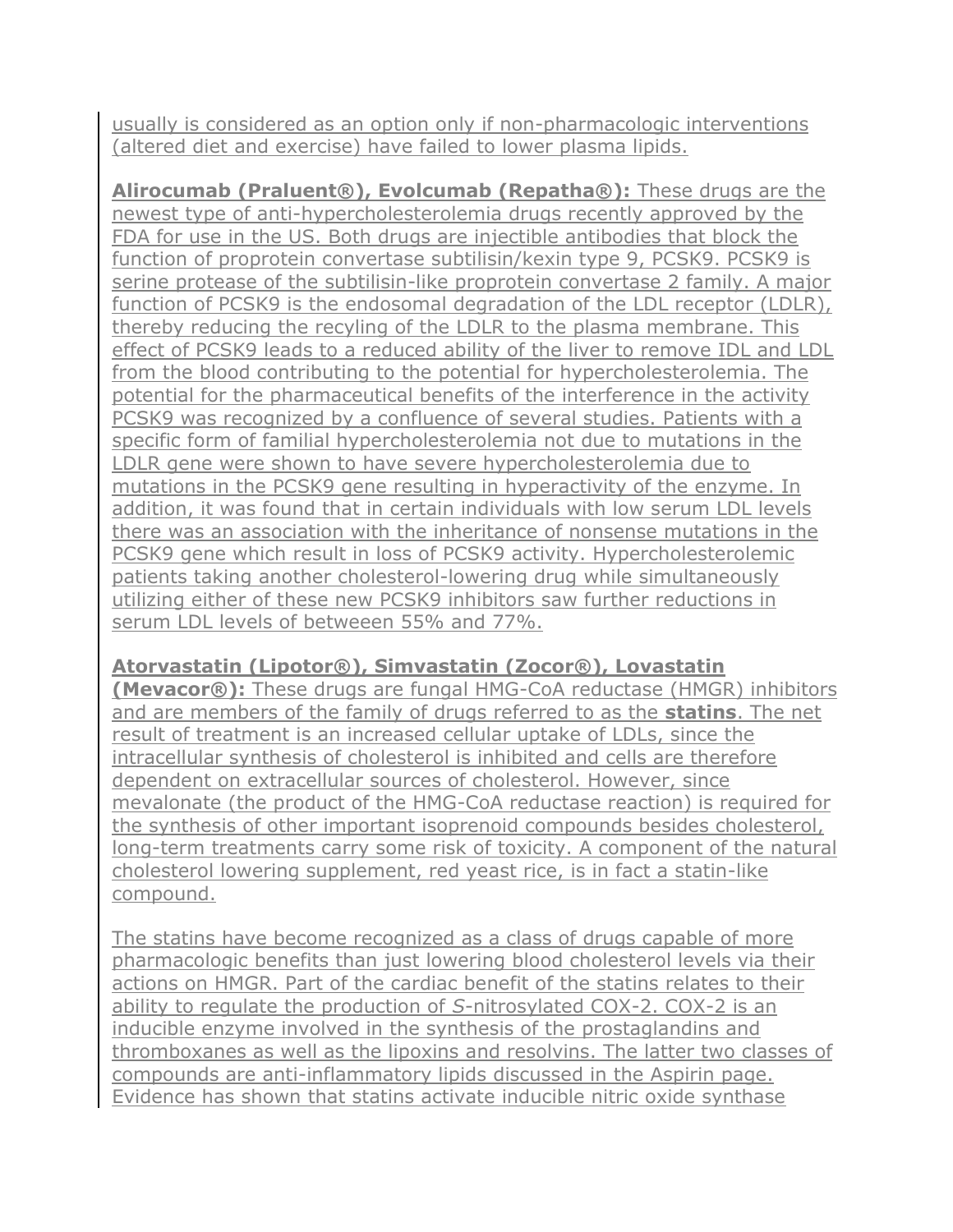(iNOS) leading to nitrosylation of COX-2. The *S*-nitrosylated COX-2 enzyme produces the lipid compound 15*R*-hydroxyeicosatetraenoic acid (15*R*-HETE) which is then converted via the action of 5-lipoxygenase (5-LOX) to the epimeric lipoxin, 15-epi-LXA4. This latter compound is the same as the aspirin-triggered lipoxin (ATL) that results from the aspirin-induced acetylation of COX-2. Therefore, part of the beneficial effects of the statins are exerted via the actions of the lipoxin family of anti-inflammatory lipids.

Additional anti-inflammatory actions of the statins results from a reduction in the [prenylation](http://themedicalbiochemistrypage.org/protein-modifications.php#prenylation) of numerous pro-inflammatory modulators. Prenylation refers to the addition of the 15 carbon farnesyl group or the 20 carbon geranylgeranyl group to acceptor proteins. The isoprenoid groups are attached to cysteine residues at the carboxy terminus of proteins in a thioether linkage (C-S-C). A common consensus sequence at the C-terminus of prenylated proteins has been identified and is composed of CAAX, where C is cysteine, A is any aliphatic amino acid (except alanine) and X is the Cterminal amino acid. In addition to numerous prenylated proteins that contain the CAAX consensus, prenylation is known to occur on proteins of the RAB family of RAS-related G-proteins. There are at least 60 proteins in this family that are prenylated at either a CC or CXC element in their Ctermini. The RAB family of proteins are involved in signaling pathways that control intracellular membrane trafficking. The prenylation of proteins allows them to be anchored to cell membranes. In addition to cell membrane attachment, prenylation is known to be important for protein-protein interactions. Thus, inhibition of this post-translational modification by the statins interferes with the important functions of many signaling proteins which is manifest by inhibition of inflammatory responses.

Some of the effects on immune function that have been attributed to the statins are attenuation of autoimmune disease, inhibition of T-cell proliferation, inhibition of inflammatory co-stimulatory molecule expression, decreases in leukocyte infiltration, and promotion of a shift in cytokine profiles of helper T-cell types from Th1 to Th2. Th1 cells are involved in cellmediated immunity processes, whereas, Th2 cells are involved in humoral immunity process. The [cytokines](http://themedicalbiochemistrypage.org/growth-factors.php#table2) produced by Th2 cells include IL-4, IL-5, IL-10 and IL-13 and these trigger B cells to switch to IgE production and to activate eosinophils.

**Nicotinic acid (Niacor® and Niaspan®):** Nicotinic acid reduces the plasma levels of both VLDLs and LDLs by inhibiting hepatic VLDL secretion, as well as suppressing the flux of FFA release from adipose tissue by inhibiting lipolysis. In addition, nicotinic administration strongly increases the circulating levels of HDLs. Patient compliance with nicotinic acid administration is sometimes compromised because of the unpleasant side-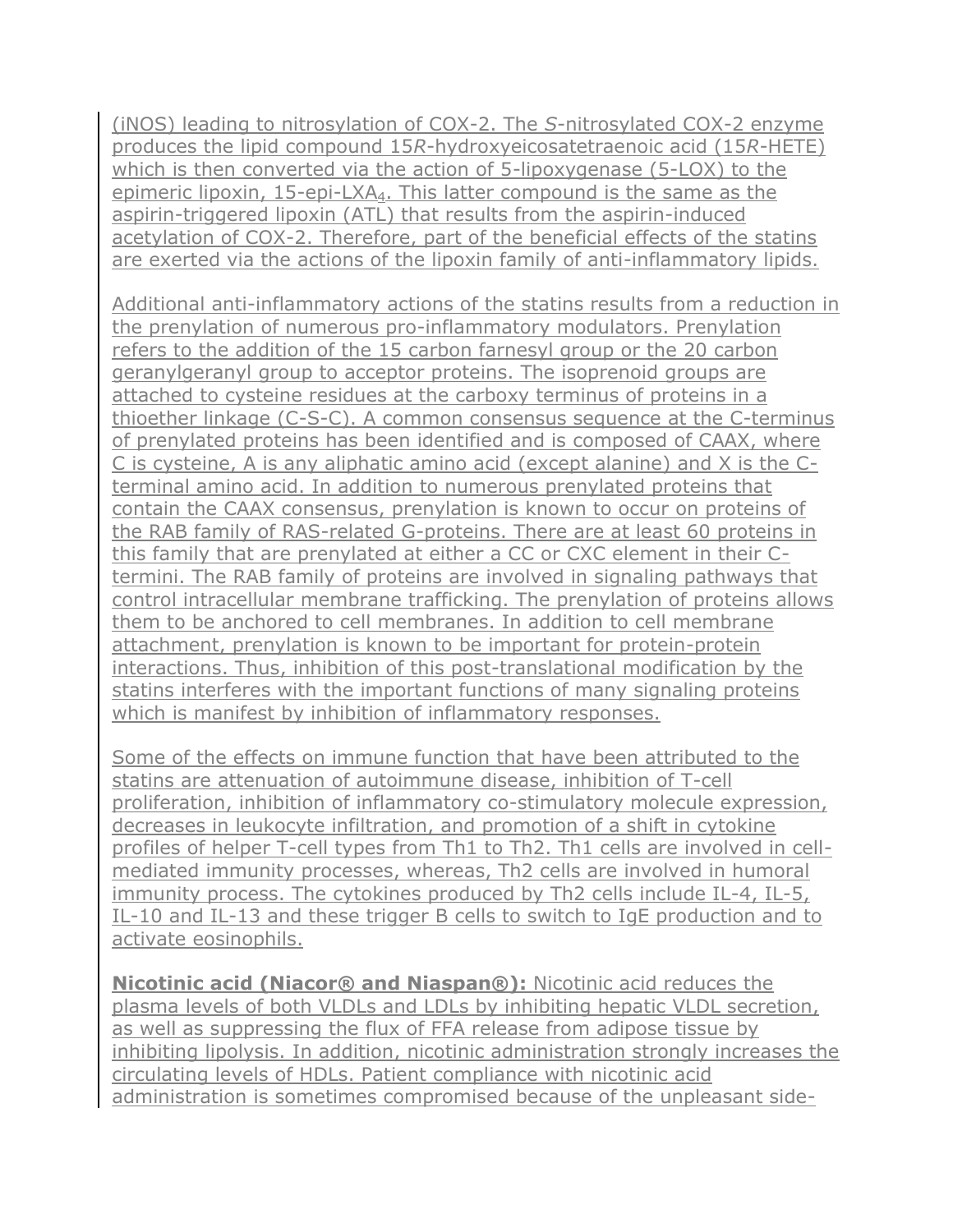effect of flushing (strong cutaneous vasodilation). Recent evidence has shown that nicotinic acid binds to and activates the G-protein coupled receptor identified as GPR109A (also called HM74A or PUMA-G). For more detailed information on the normal biological function of GPR109A go to the [Bioactive Lipids](http://themedicalbiochemistrypage.org/bioactivelipids.php) page. The identity of a receptor to which nicotinic acid binds allows for the development of new drug therapies that activate the same receptor but that may lack the negative side-effect of flushing associated with nicotinic acid. Because of its ability to cause large reductions in circulating levels of cholesterol, nicotinic acid is used to treat Type II, III, IV and V hyperlipoproteinemias.



**FIGURE 5. Signaling events initiated in response to β-hydroxybutyrate or nicotinic acid binding to GPR109A on adipocytes or macrophages.** During periods of fasting, hepatic ketone synthesis increases and the released β-butyrate binds to GPR109A on adipocytes triggering activation of the receptor-associated G<sub>i</sub>-type G-protein which then inhibits the activity of adenylate cyclase (AC). Inhibition of AC leads to reduced HSL-mediated release of fatty acids from diacylglycerides. Nicotinic acid binding to GPR109A on adipocytes also leads to reduced fatty acid release. The reduced release of adipose tissue fatty acids leads to decreased synthesis and release of VLDL by the liver. It is this effect of nicotinic acid that contributes to the antidyslipidemic action of this drug. The GPR109A receptor on macrophages is also activated by nicotinic acid but this effect contributes to the undesired side-effets of nicotinic acid therapy.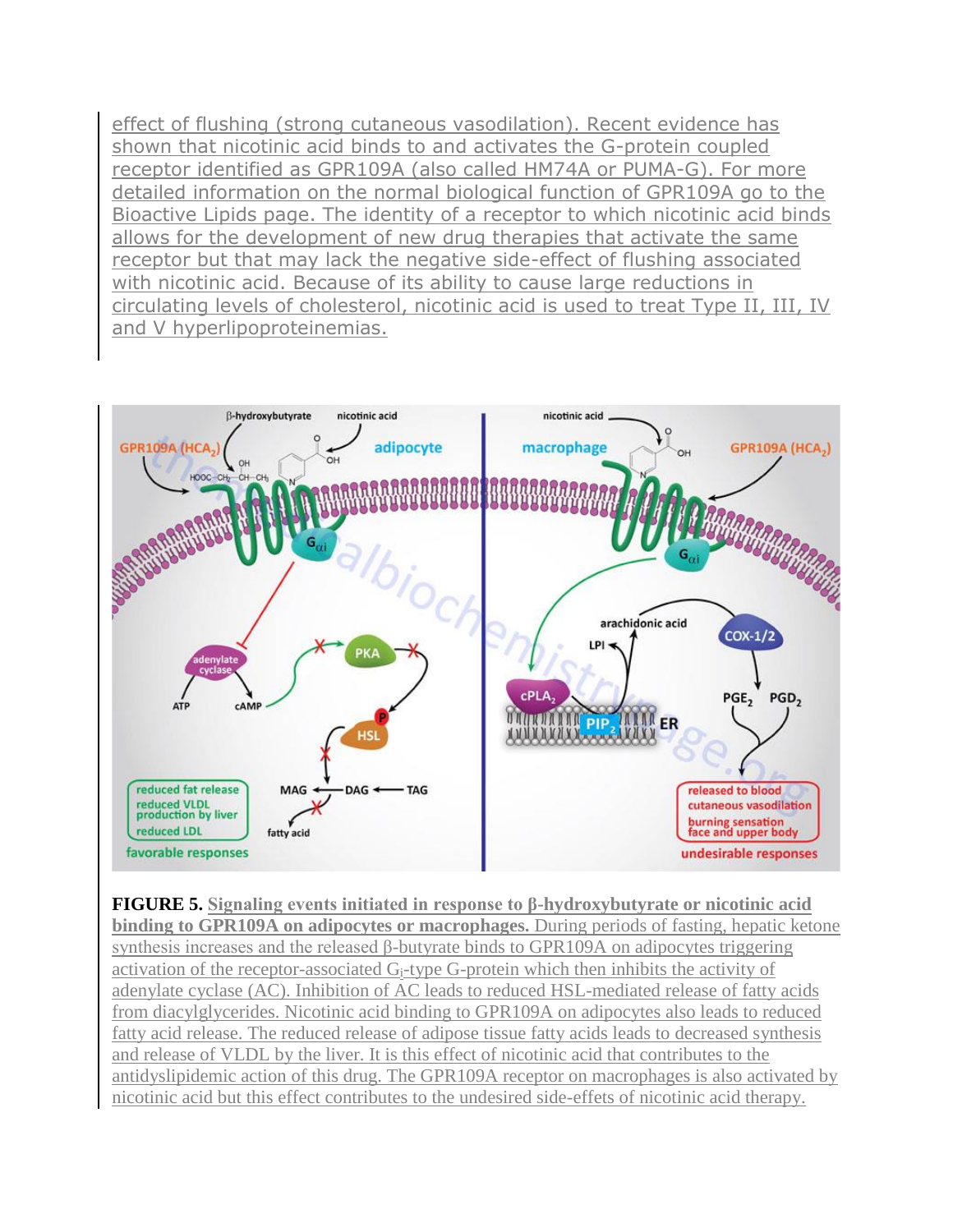Within macrophages, GPR109A activation results in increased activation of  $PLA<sub>2</sub>$  leading to increased arachidonic acid delivery to COX and increased production of the pro-inflammatory eicosanoids  $PGE_2$  and  $PGD_2$ . The release of these eicosanoids causes increased cutaneous vasodilation resulting in the typical flushing and burning pain response to nicotinic acid therapy.

**Gemfibrozil (Lopid®), Fenofibrate (TriCor®):** These compounds (called fibrates) are derivatives of fibric acid and although used clinically since the 1930's were only recently discovered to exert some of their lipid-lowering effects via the activation of peroxisome proliferation. Specifically, the fibrates were found to be activators of the [peroxisome proliferator-activated](http://themedicalbiochemistrypage.org/ppar.php)  [receptor-](http://themedicalbiochemistrypage.org/ppar.php)α (PPAR-α) class of proteins that are classified as co-activators. The naturally occurring ligands for PPAR-α are leukotriene B<sub>4</sub> (LTB<sub>4</sub>, see the Lipid [Synthesis page\)](http://themedicalbiochemistrypage.org/lipid-synthesis.php#eicosanoids), unsaturated fatty acids and oxidized components of VLDLs and LDLs. The PPARs interact with another receptor family called the retinoid X receptors (RXRs) that bind 9-*cis*-retinoic acid. Activation of PPARs results in modulation of the expression of genes involved in lipid metabolism. In addition the PPARs modulate carbohydrate metabolism and adipose tissue differentiation. Fibrates result in the activation of PPAR-α in liver and muscle. In the liver this leads to increased β-oxidation of fatty acids, thereby decreasing the liver's secretion of triglyceride- and cholesterol-rich VLDLs, as well as increased clearance of chylomicron remnants, increased levels of HDLs and increased lipoprotein lipase activity which in turn promotes rapid VLDL turnover.

**Cholestyramine or colestipol (resins):** These compounds are nonabsorbable resins that bind bile acids which are then not reabsorbed by the liver but excreted. The drop in hepatic reabsorption of bile acids releases a feedback inhibitory mechanism that had been inhibiting bile acid synthesis. As a result, a greater amount of cholesterol is converted to bile acids to maintain a steady level in circulation. Additionally, the synthesis of LDL receptors increases to allow increased cholesterol uptake for bile acid synthesis, and the overall effect is a reduction in plasma cholesterol. This treatment is ineffective in homozygous FH patients, since they are completely deficient in LDL receptors.

**Ezetimibe:** This drug is sold under the trade names Zetia<sup>®</sup> or Ezetrol<sup>®</sup> and is also combined with the statin drug simvastatin and sold as Vytorin® or Inegy®. Ezetimibe functions to reduce intestinal absorption of cholesterol, thus effecting a reduction in circulating cholesterol. The drug functions by inhibiting the intestinal brush border transporter involved in absorption of cholesterol. This transporter is known as Niemann-Pick type C1-like 1 (NPC1L1). NPC1L1 is also highly expressed in human liver. The hepatic function of NPC1L1 is presumed to limit excessive biliary cholesterol loss. NPC1L1-dependent sterol uptake is regulated by cellular cholesterol content.